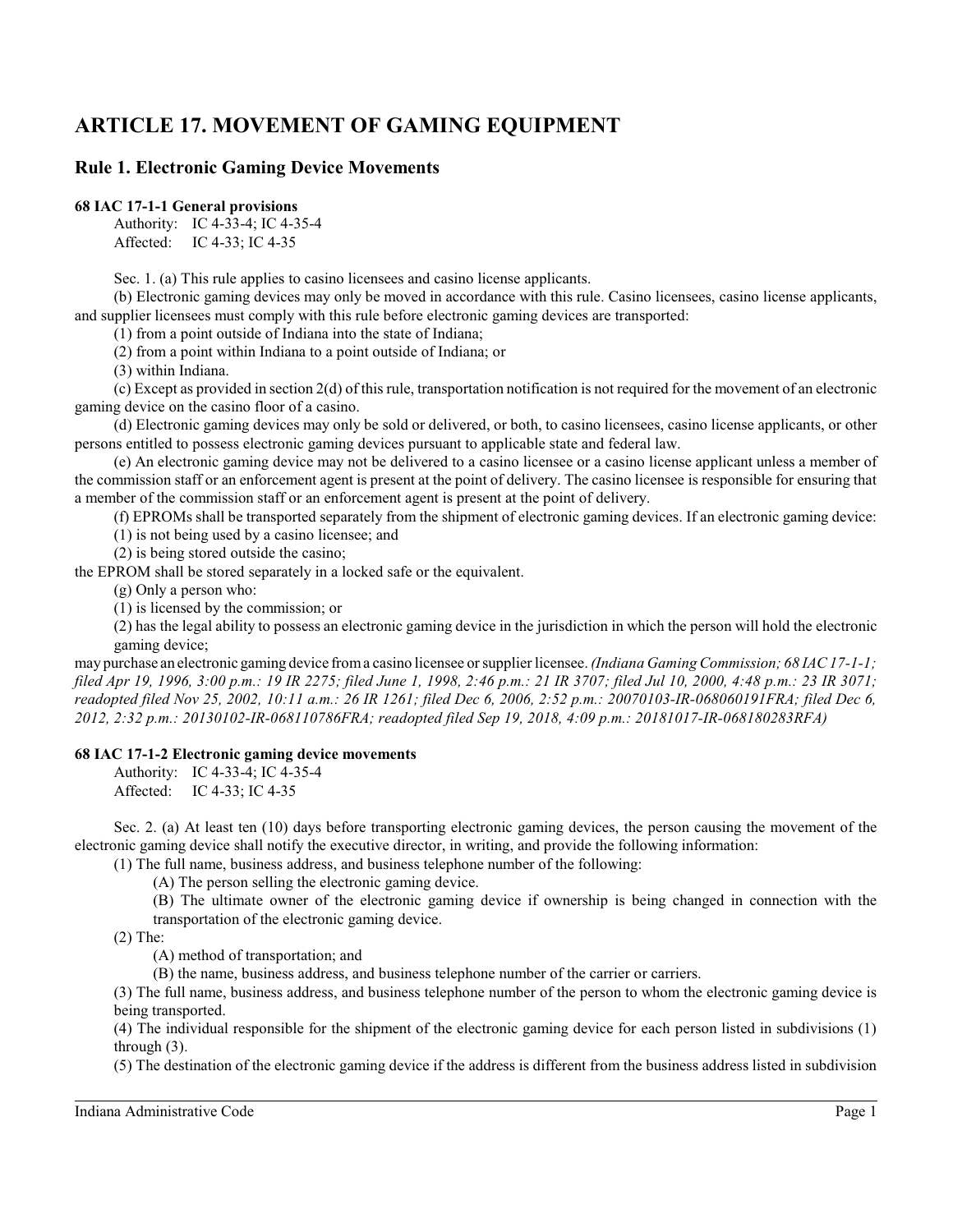$(1)(B)$ .

(6) The quantity of electronic gaming devices being transported.

(7) A brief description of the electronic gaming device being transported.

(8) The serial number of the electronic gaming device and a request for the issuance of a commission registration number in accordance with 68 IAC 2-6-5(a)(9).

(9) The expected date and time of the following:

(A) Delivery of the electronic gaming device to the casino.

(B) The exit of the electronic gaming device if the device is exiting Indiana.

(10) If the origin of the electronic gaming device being transported into Indiana is outside of the United States, the:

(A) port of exit from that jurisdiction; and

(B) point of entry into the United States.

(11) If the electronic gaming device is being transported to a destination outside of the United States, the port of exit from the United States.

(12) The reason for the transportation of the electronic gaming device.

(13) Upon request by the executive director, the person selling the electronic gaming device must prove that the recipient is authorized, under state and federal law, to receive the electronic gaming device.

(b) The person receiving the electronic gaming device must prove receipt of the electronic gaming device if requested by the executive director.

(c) Before an electronic gaming device is removed from the casino floor, the casino licensee or casino license applicant must ensure the following actions are taken:

(1) The hopper is emptied in accordance with 68 IAC 15-11-4.

(2) An enforcement agent removes the evidence tape that was affixed in accordance with 68 IAC 2-6-19.

(3) Before an electronic gaming device is removed from Indiana, the casino licensee or casino license applicant shall:

(A) remove the commission registration tag; and

(B) return the tag to the enforcement agent.

An enforcement agent must be present when the commission registration tag is removed.

(d) Casino licensees or casino license applicants must notify the executive director, in writing, of the following information before moving an electronic gaming device on the floor of the casino:

(1) The change in the position or location number of the electronic gaming device.

(2) The new designation the electronic gaming device will have in the central computer system.

(3) Any other information deemed necessary by the executive director or the commission to ensure compliance with IC 4-33, IC 4-35, and this title.

*(Indiana Gaming Commission; 68 IAC 17-1-2; filed Apr 19, 1996, 3:00 p.m.: 19 IR 2276; filed Jul 18, 1996, 8:55 a.m.: 19 IR 3316; errata filed Oct 28, 1997, 3:45 p.m.: 21 IR 1006; readopted filed Nov 25, 2002, 10:11 a.m.: 26 IR 1261; filed Dec 6, 2006, 2:52 p.m.: 20070103-IR-068060191FRA; filed Dec 6, 2012, 2:32 p.m.: 20130102-IR-068110786FRA; readopted filed Sep 19, 2018, 4:09 p.m.: 20181017-IR-068180283RFA)*

## **68 IAC 17-1-3 Electronic gaming device database**

Authority: IC 4-33-4; IC 4-35-4 Affected: IC 4-33; IC 4-35

Sec. 3. A casino licensee, casino license applicant, or supplier licensee shall use the commission's electronic gaming device database as prescribed by the commission. *(Indiana Gaming Commission; 68 IAC 17-1-3; filed Apr 19, 1996, 3:00 p.m.: 19 IR 2276; filed Jul 18, 1996, 8:55 a.m.: 19 IR 3317; readopted filed Nov 25, 2002, 10:11 a.m.: 26 IR 1261; filed Dec 6, 2006, 2:52 p.m.: 20070103-IR-068060191FRA; filed Dec 6, 2012, 2:32 p.m.: 20130102-IR-068110786FRA; readopted filed Sep 19, 2018, 4:09 p.m.: 20181017-IR-068180283RFA)*

## **68 IAC 17-1-4 Deviation from provisions** *(Repealed)*

Sec. 4. *(Repealed by Indiana Gaming Commission; filed Oct 21, 2016, 10:19 a.m.: 20161116-IR-068160052FRA)*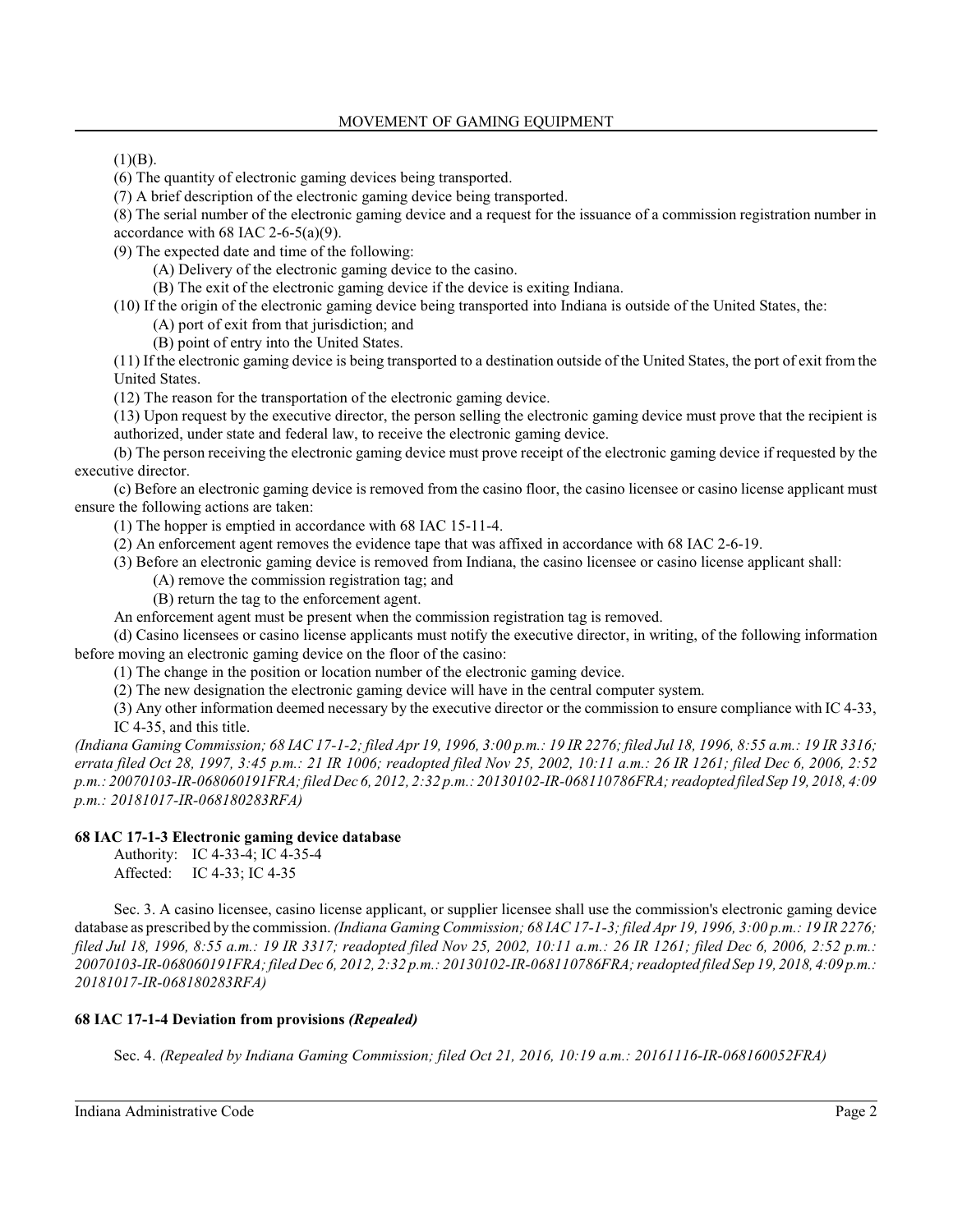**68 IAC 17-1-5 Reports by the executive director**

Authority: IC 4-33-4-1; IC 4-33-4-2; IC 4-33-4-3 Affected: IC 4-33

Sec. 5. The executive director shall report any action he or she has taken or contemplates taking under this rule with respect to the transportation of electronic gaming devices to the commission at the next meeting held under 68 IAC 1-2-5. The commission may direct the executive director to take additional or different action. *(Indiana Gaming Commission; 68 IAC 17-1-5; filed Apr 19, 1996, 3:00 p.m.: 19 IR 2277; readopted filed Nov 25, 2002, 10:11 a.m.: 26 IR 1261; filed Sep 30, 2004, 11:05 a.m.: 28 IR 531; readopted filed Sep 21, 2010, 3:55 p.m.: 20101020-IR-068100360RFA; readopted filed Nov 28, 2016, 4:15 p.m.: 20161228-IR-068160383RFA)*

## **Rule 2. Live Gaming Device Movements**

#### **68 IAC 17-2-1 General provisions**

Authority: IC 4-33-4-1; IC 4-33-4-2; IC 4-33-4-3 Affected: IC 4-33

Sec. 1. (a) This rule applies to all riverboat licensees and riverboat license applicants.

(b) Live gaming devices may only be moved in accordance with this rule. Riverboat licensees, riverboat license applicants, and supplier licensees must comply with this rule before live gaming devices are transported:

(1) from any point:

(A) outside of Indiana into Indiana; or

(B) within Indiana to any point outside Indiana; or

(2) within Indiana.

(c) Except as provided in section 2(c) of this rule, transportation notification is not required for movement of a live gaming device on the casino floor of a riverboat.

(d) Live gaming devices may only be sold or delivered, or both, to the following:

(1) Riverboat licensees.

(2) Riverboat license applicants.

(3) Other persons entitled to possess live gaming devices under applicable state and federal law.

(e) A live gaming device may not be delivered to a riverboat licensee or a riverboat license applicant unless a member of the commission staff or an enforcement agent is present at the point of delivery. The riverboat licensee is responsible for ensuring that a member of the commission staff or an enforcement agent is present at the point of delivery.

(f) Only a person who:

(1) is licensed by the commission; or

(2) has the legal ability to possess a live gaming device in the jurisdiction in which the person will hold the live gaming device; may purchase a live gaming device from a riverboat licensee or supplier licensee. *(Indiana Gaming Commission; 68 IAC 17-2-1; filed Jul 3, 1996, 5:00 p.m.: 19 IR 3047; filed Jul 10, 2000, 4:48 p.m.: 23 IR 3071; readopted filed Nov 25, 2002, 10:11 a.m.: 26 IR 1261; filed Dec 6, 2006, 2:52 p.m.: 20070103-IR-068060191FRA; readopted filed Nov 26, 2013, 3:58 p.m.: 20131225-IR-068130354RFA; readopted filed Sep 4, 2019, 10:57 a.m.: 20191002-IR-068190384RFA)*

#### **68 IAC 17-2-2 Live gaming device movements**

Authority: IC 4-33-4-1; IC 4-33-4-2; IC 4-33-4-3 Affected: IC 4-33

Sec. 2. (a) At least ten (10) days before transporting live gaming devices, the person causing the movement of the live gaming device shall notify the executive director, in writing, and provide the following information:

(1) The full name, business address, and business telephone number of the ultimate owner of the following:

(A) The person selling the live gaming device.

(B) The ultimate owner of the live gaming device if ownership is being changed in connection with the transportation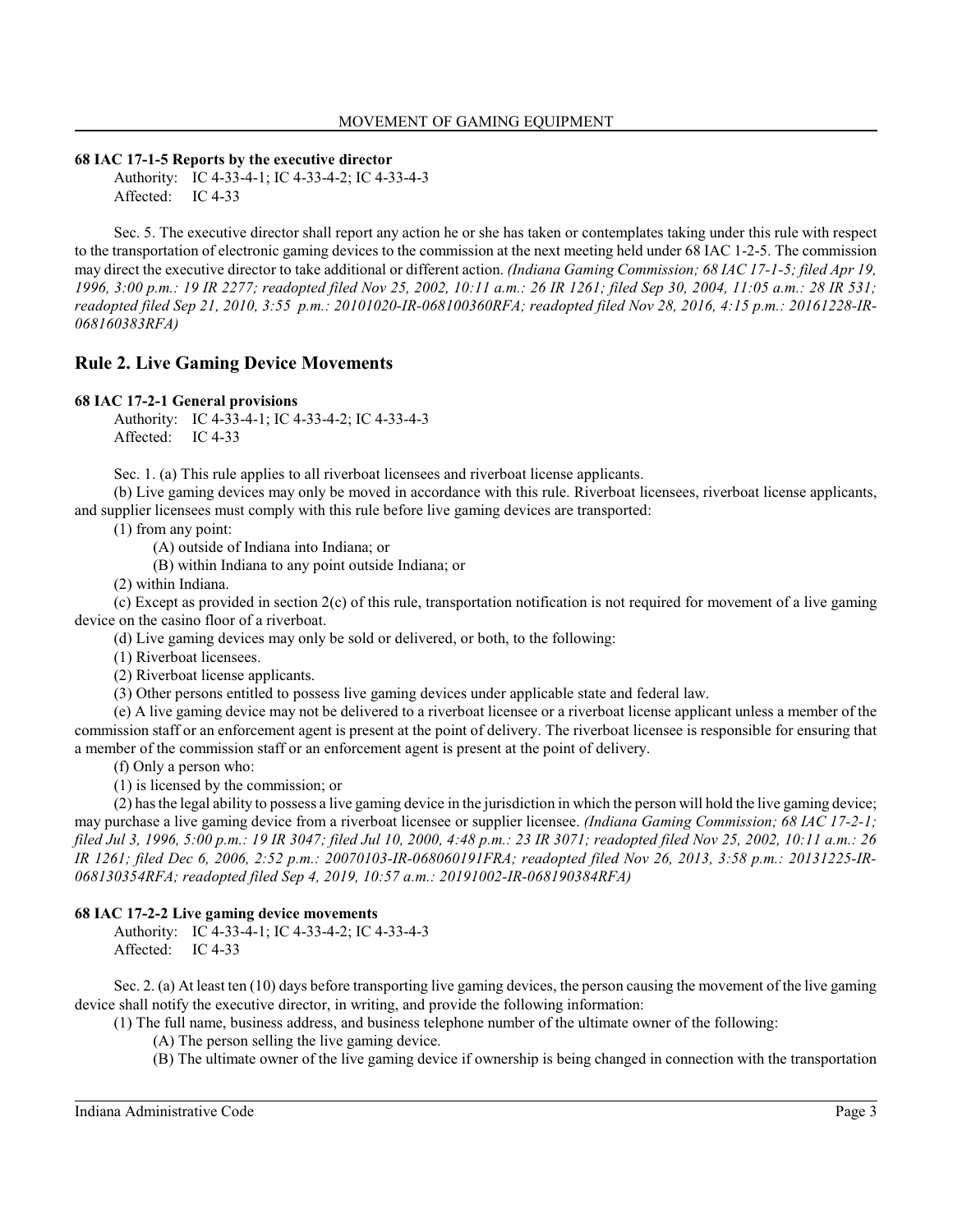of the live gaming device.

(2) The:

- (A) method of transportation; and
- (B) name, business address, and business telephone number of the carrier or carriers.

(3) The full name, business address, and business telephone number of the person to whom the live gaming device is being transported.

(4) The individual responsible for the shipment of the live gaming device for each person listed in subdivisions (1) through (3).

- (5) The destination of the live gaming device if the address is different from the business address listed in subdivision (1)(B).
- (6) The quantity of live gaming devices being transported.

(7) A brief description of each live gaming device being transported.

(8) Any serial number assigned to the live gaming device and a request for the issuance of a commission registration number in accordance with 68 IAC 14-1-2.

(9) The expected date and time of the following:

(A) Delivery of the live gaming device to the riverboat.

(B) The exit of the live gaming device if the device is exiting Indiana.

(10) If the origin of the live gaming device being transported into Indiana is outside of the United States, the:

(A) port of exit from that jurisdiction; and

(B) the point of entry into the United States.

(11) If the live gaming device is being transported to a destination outside of the United States, the port of exit from the United States.

(12) The reason for the transportation of the live gaming device.

(13) Upon request by the executive director, the person selling the live gaming device must prove that the recipient is authorized, under state and federal law, to receive the live gaming device.

(b) The person receiving the live gaming devices must prove receipt of the live gaming device if requested by the executive director.

(c) Before a live gaming device is removed from the casino floor, the riverboat licensee or riverboat license applicant shall:

(1) remove the commission registration tag; and

(2) return the tag to the enforcement agent.

An enforcement agent must be present when the commission registration tag is removed.

(d) The riverboat licensee or riverboat license applicant must notify the executive director and the enforcement agent, in writing, of the following information before moving a live gaming device on the floor of the riverboat:

(1) The change in the position or location number of the live gaming device.

(2) Any change in designation the live gaming device will have in the central computer system.

(3) Any other information deemed necessary by the executive director or the commission to ensure compliance with the Act and this title.

*(Indiana Gaming Commission; 68 IAC 17-2-2; filed Jul 3, 1996, 5:00 p.m.: 19 IR 3047; readopted filed Nov 25, 2002, 10:11 a.m.: 26 IR 1261; filed Dec 6, 2006, 2:52 p.m.: 20070103-IR-068060191FRA; readopted filed Nov 26, 2013, 3:58 p.m.: 20131225-IR-068130354RFA; readopted filed Sep 4, 2019, 10:57 a.m.: 20191002-IR-068190384RFA)*

## **68 IAC 17-2-3 Live gaming device transportation log**

Authority: IC 4-33-4-1; IC 4-33-4-2; IC 4-33-4-3 Affected: IC 4-33

Sec. 3. (a) Each riverboat licensee and riverboat license applicant must maintain a live gaming device log on forms prescribed by or approved by the commission. The live gaming device movement log shall contain, at a minimum, the following information: (1) The:

(A) manufacturer; and (B) type;

of live gaming device being transported.